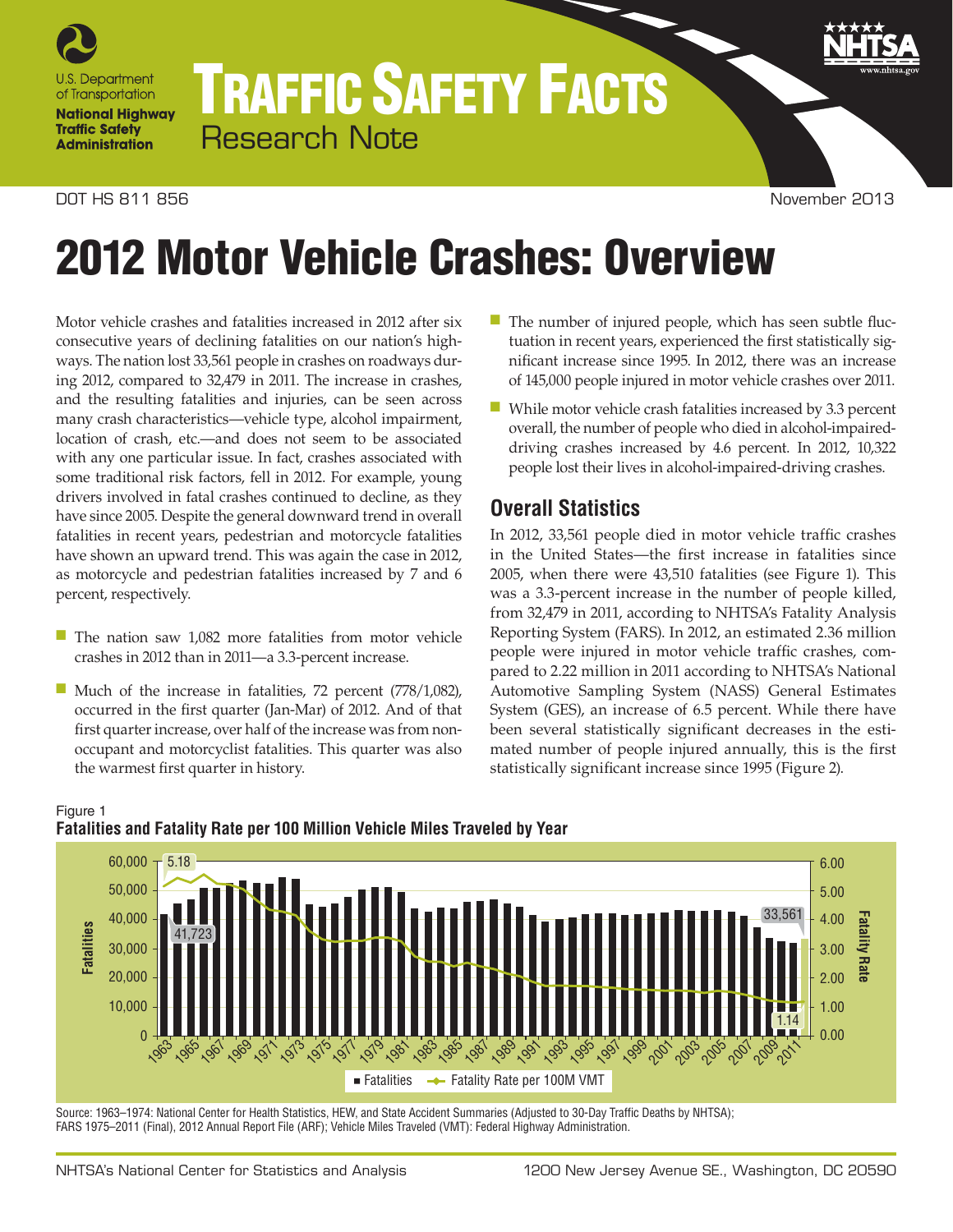



Source: NASS GES 1988–2012; Vehicle Miles Traveled (VMT): Federal Highway Administration.

## **Fatality and Injury Rates**

The fatality rate per 100 million vehicle miles traveled (VMT) increased 3.6 percent to 1.14 in 2012 (Table 1). The overall injury rate increased by 6.7 percent from 2011 to 2012. The 2012 rates are based on VMT estimates from the Federal Highway Administration's (FHWA) August 2013 Traffic Volume Trends (TVT). Overall 2012 VMT increased by 0.3 percent from 2011 VMT—from 2,946 billion to 2,954 billion. VMT data will be updated when FHWA releases the 2012 Annual Highway Statistics.

#### Table 1

#### **Fatality and Injury Rates per 100 Million VMT**

|                      | 2011 | 2012 | <b>Change</b> | % Change |
|----------------------|------|------|---------------|----------|
| <b>Fatality Rate</b> | 1.10 | 1.14 | 0.04          | 3.6%     |
| Injury Rate          | 75   | 80   | 5             | 6.7%     |

Source: FARS, GES, and FHWA VMT (August 2013 TVT)

## Table 2 **Occupants and Nonoccupants Killed and Injured in Traffic Crashes**

## **Description Killed Injured 2011 2012 Change % Change 2011 2012 Change % Change** Total\* 32,479 33,561 1,082 3.3% **2,217,000 2,362,000 145,000 6.5% Occupants** Passenger Vehicles 21,316 21,667 351 1.6% **1,968,000 2,091,000 123,000 6.3%** Passenger Cars 12,014 12,271 257 2.1% **1,240,000 1,328,000 88,000 7.1%** Light Trucks | 9,302 | 9,396 | 94 | 1.0% | 728,000 | 762,000 | 34,000 | 4.7% Large Trucks | 640 | 697 | 57 | 8.9% | 23,000 | 25,000 | 2,000 | 8.7% Motorcycles 4,630 4,957 327 7.1% **81,000 93,000 12,000 15% Nonoccupants** Pedestrians | 4,457 | 4,743 | 286 | 6.4% | 69,000 | 76,000 | 7,000 | 10% Pedalcyclists 682 726 44 6.5% 48,000 49,000 1,000 2.1% Other/Unknown | 200 | 223 | 23 | — | 9,000 | 10,000 | 1,000 | —

Source: Fatalities—FARS 2011 (Final), 2012 (ARF), Injured—NASS GES 2011, 2012 Annual Files \*Total includes occupants of buses and other/unknown occupants not shown in table. Changes in injury estimates shown in **bold** are statistically significant.

**Occupants and Nonoccupants**

Motor vehicle crash fatalities and injuries increased in 2012, as shown in Table 2 below. Total fatalities increased by 3.3 percent and increased among all person type categories. The estimated number of people injured increased by 6.5 percent, a statistically significant change from 2011.

There were 351 more passenger vehicle occupant fatalities (+1.6%) in 2012 than in 2011, the first increase since 2002. Fatalities in passenger cars increased 2.1 percent and in light trucks 1.0 percent. Large-truck occupant fatalities increased for a third year after a large drop in fatalities from 2008 to 2009. In 2012, there was an 8.9-percent increase in large-truck occupant fatalities and an 8.7-percent increase in large-truck occupants injured from 2011. Motorcyclist fatalities increased in 2012 to 4,957, accounting for 15 percent of total fatalities for the year. Injured motorcyclists increased by an estimated 12,000 in 2012, a statistically significant difference. Among nonoccupants, pedestrian fatalities increased by 6.4 percent while pedalcyclist fatalities increased by 6.5 percent from 2011 to 2012.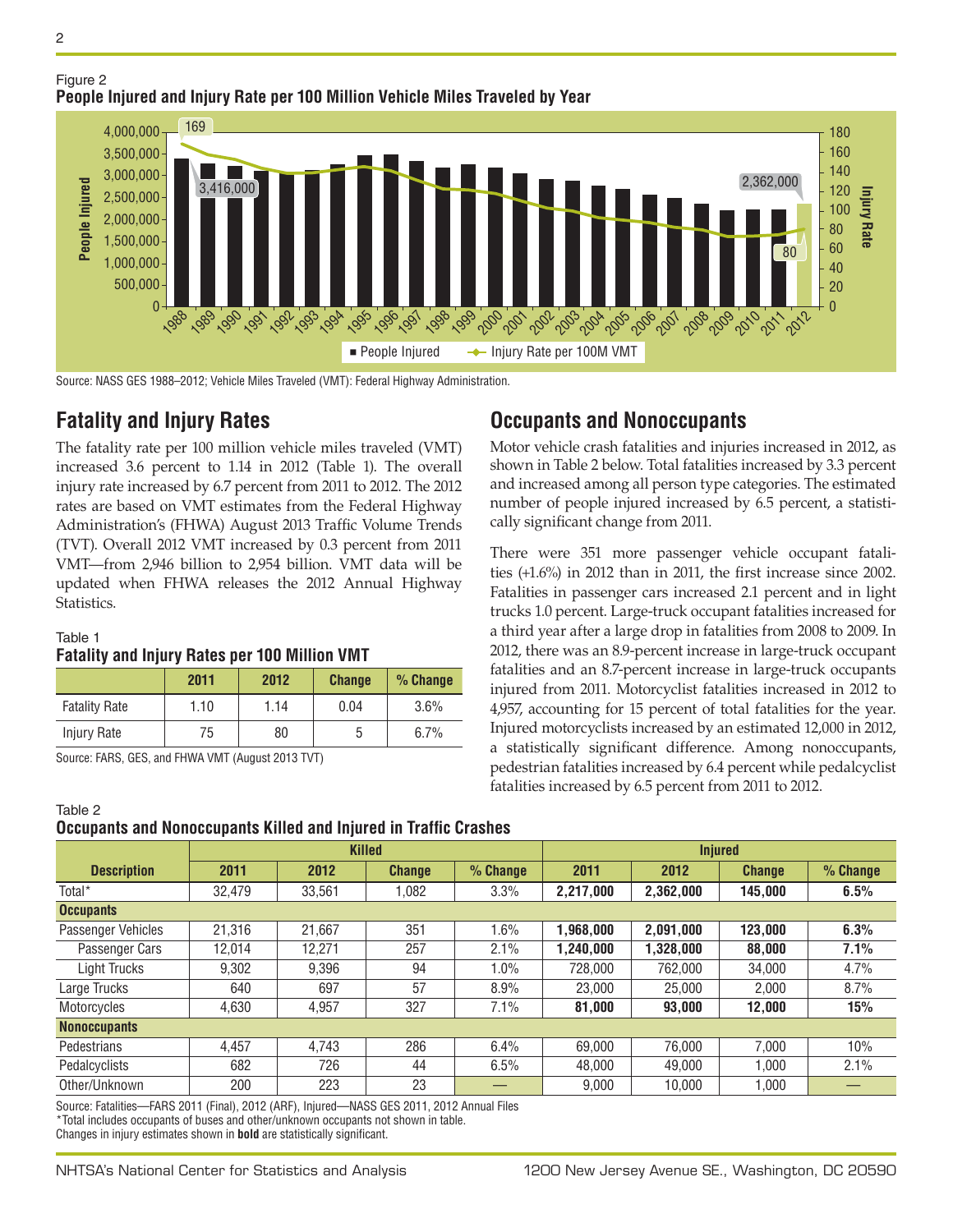# **Change in Composition of Fatalities**

The composition of the fatalities in 2003 and 2012 is shown in Figure 3. There were major changes in proportions of fatalities among passenger vehicles (75% down to 65%), motorcyclists (up from 9% to 15%) and nonoccupants (up from 13% to 17%). Much of this shift is because of the large decrease in the number of passenger vehicle occupant fatalities (down by more than 10,000 over the 10-year period). However, there has also been a large increase (1,243 more) in the number of motorcyclist fatalities during the same time period.

## Figure 3 **Composition of Fatalities, 2003 and 2012**



# **Quarterly Data**

In order to gain insight into the increases in fatalities, quarterly data for 2011 and 2012 is shown in the top half of Table 3. In 2012 there were 1,082 more fatalities than in 2011, and 778 of

#### Table 3 **Quarterly Fatalities by Occupant and Nonoccupant Type**

these—72 percent— occurred during the first three months. Furthermore, even though these are winter months, the largest percentage increases occurred for motorcyclists and nonoccupants. According to the National Oceanic and Atmospheric Administration's (NOAA) National Climate Data Center, 2012 was the warmest first quarter on record, going back to 1897 (www.ncdc.noaa.gov/cag). This may explain some of the increase in fatalities in 2012, especially the number and pattern of those during January through March.

Notice that quarterly fluctuations in each category follow similar patterns in both 2011 and 2012. For example, in each year, the numbers of pedalcyclist fatalities increases from the first quarter through the third quarter, then decreases in the fourth quarter. These patterns of increasing and decreasing fatalities from one quarter to another are the same for both 2011 and 2012.

Looking to the bottom half of Table 3, notice that except for large truck occupants, fatalities in each type had the greatest percent increase from 2011 to 2012 in the first quarter, a much smaller percent change in the second quarter, nearly no change in the third quarter, and a small increase or, in some cases, a decrease in the fourth quarter. Large-truck occupant fatalities show a different pattern, but given that the number of fatalities is relatively small in comparison, this variability is not unexpected.

# **Alcohol-Impaired-Driving Fatalities**

Alcohol-impaired-driving fatalities increased by 4.6 percent in 2012 (Table 4), accounting for 31 percent of overall fatalities. An alcohol-impaired-driving fatality is defined as a fatality in a crash involving a driver or motorcycle rider (operator) with

|         | <b>Quarter</b>                        | <b>Passenger</b><br><b>Vehicle Occupants</b> | <b>Motorcyclists</b> | <b>Large Truck</b><br><b>Occupants</b> | <b>Pedestrians</b> | <b>Pedalcyclists</b> | <b>Total</b> |
|---------|---------------------------------------|----------------------------------------------|----------------------|----------------------------------------|--------------------|----------------------|--------------|
|         | Jan-Mar                               | 4,756                                        | 582                  | 130                                    | 1,014              | 114                  | 6,726        |
| 2011    | Apr-Jun                               | 5,275                                        | ,506                 | 159                                    | 891                | 179                  | 8,227        |
|         | Jul-Sep                               | 5,518                                        | 1,759                | 190                                    | 1,053              | 225                  | 8,984        |
|         | Oct-Dec                               | 5,767                                        | 783                  | 161                                    | 1,499              | 164                  | 8,542        |
|         | Jan-Mar                               | 5,098                                        | 748                  | 138                                    | 1,217              | 150                  | 7,504        |
| 2012    | Apr-Jun                               | 5,405                                        | 1,649                | 175                                    | 958                | 189                  | 8,583        |
|         | Jul-Sep                               | 5,595                                        | 1.759                | 198                                    | 1,119              | 223                  | 9,127        |
|         | Oct-Dec                               | 5,569                                        | 801                  | 186                                    | 1,449              | 164                  | 8,347        |
|         |                                       |                                              |                      | Changes from 2011 to 2012              |                    |                      |              |
|         | Jan-Mar                               | 342                                          | 166                  | 8                                      | 203                | 36                   | 778          |
| Number  | Apr-Jun                               | 130                                          | 143                  | 16                                     | 67                 | 10                   | 356          |
|         | Jul–Sep                               | 77                                           | $\Omega$             | 8                                      | 66                 | $-2$                 | 143          |
|         | Oct-Dec                               | $-198$                                       | 18                   | 25                                     | $-50$              | $\mathbf{0}$         | $-195$       |
|         | Jan-Mar                               | 7.2%                                         | 28.5%                | 6.2%                                   | 20.0%              | 31.6%                | 11.6%        |
| Percent | Apr-Jun                               | 2.5%                                         | 9.5%                 | 10.1%                                  | 7.5%               | 5.6%                 | 4.3%         |
|         | Jul-Sep                               | 1.4%                                         | 0.0%                 | 4.2%                                   | 6.3%               | $-0.9%$              | 1.6%         |
|         | Oct-Dec                               | $-3.4%$                                      | 2.3%                 | 15.5%                                  | $-3.3%$            | 0.0%                 | $-2.3%$      |
|         | Source: FARS 2011 (Final), 2012 (ARF) |                                              |                      |                                        |                    |                      |              |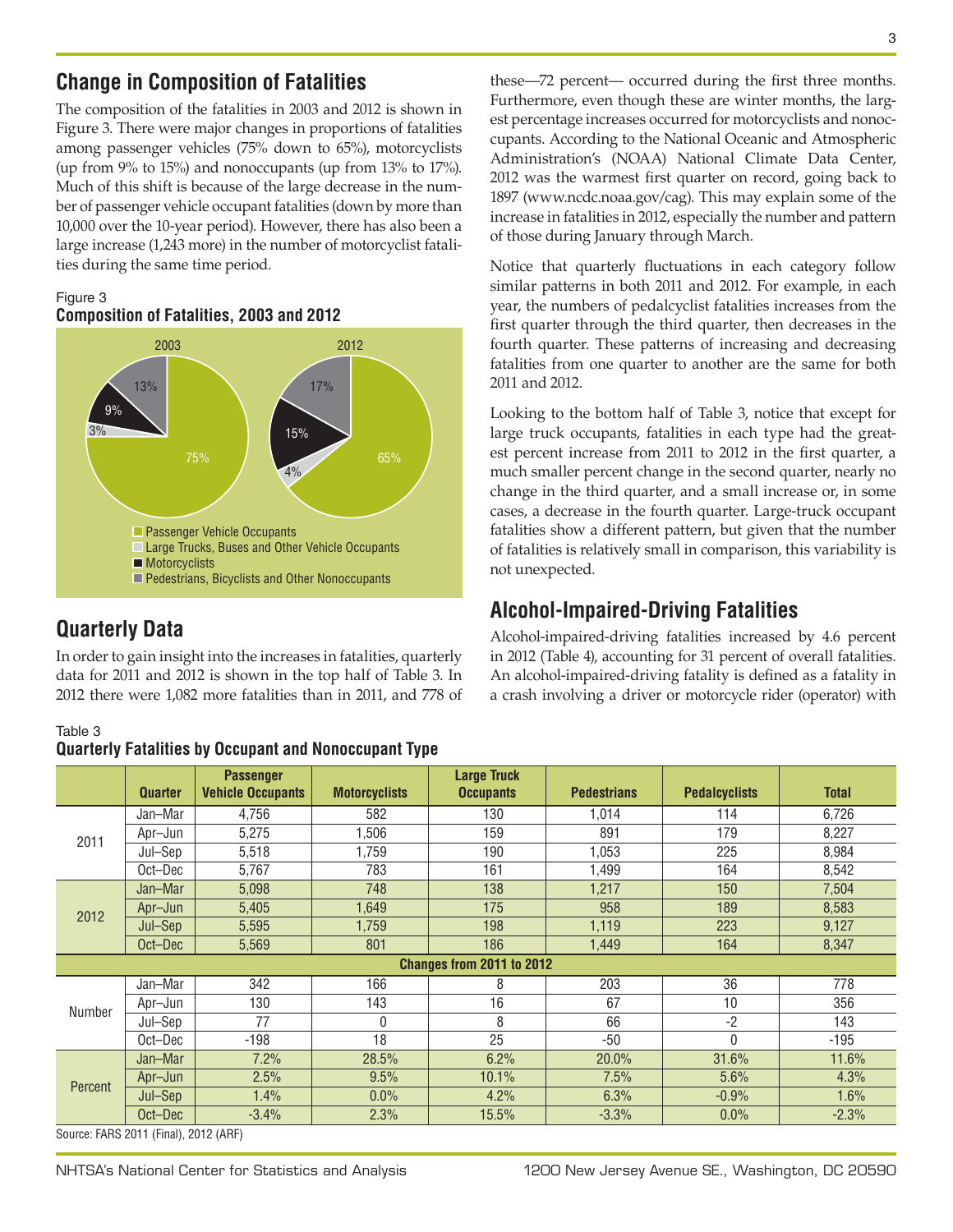a BAC of .08 g/dL or greater. The number of alcohol-impaired drivers in fatal crashes increased for most vehicle types, with the largest increase among drivers of large trucks (86%). Note that the number of large-truck drivers is small relative to the other vehicle types, making it subject to greater variability.

#### Table 4 **Total and Alcohol-Impaired (AI) Driving Fatalities\***

| 2011                                                             | 2012   | <b>Change</b> | % Change |  |  |  |  |
|------------------------------------------------------------------|--------|---------------|----------|--|--|--|--|
| 32,479                                                           | 33,561 | 1,082         | 3.3%     |  |  |  |  |
| 9,865                                                            |        | 457           | 4.6%     |  |  |  |  |
| <b>Alcohol-Impaired Drivers in Fatal Crashes by Vehicle Type</b> |        |               |          |  |  |  |  |
| 4,103                                                            | 4,104  |               | 0.0%     |  |  |  |  |
| 256                                                              | 267    | 11            | 4.3%     |  |  |  |  |
| 1,410                                                            | 1,483  | 73            | 5.2%     |  |  |  |  |
| 1,877                                                            | 1,946  | 69            | 3.7%     |  |  |  |  |
| 1,397                                                            | 1,390  | $-7$          | $-0.5%$  |  |  |  |  |
| 43                                                               | 80     | 37            | 86%      |  |  |  |  |
|                                                                  |        | 10,322        |          |  |  |  |  |

Source: FARS 2011 (Final), 2012 (ARF)

\*See definition in text.

# **Crash Type**

The number of motor vehicle crashes, by crash type and severity, is presented in Table 5. The total number of police-reported traffic crashes increased by 3.1 percent from 2011 to 2012. The estimated increase in injury crashes is statistically significant; this is the first time this has happened since 1995. Because FARS data is a census of fatal crashes, no significance testing is required.

## Table 5 **Number of Crashes, by Crash Type**

| <b>Crash Type</b>     | 2011   | 2012                | <b>Change</b> | % Change |
|-----------------------|--------|---------------------|---------------|----------|
| <b>Fatal Crashes</b>  | 29.867 | 30,800              | 933           | 3.1%     |
| Non-Fatal Crashes     |        | 5,308,000 5,584,000 | 276,000       | 5.2%     |
| <b>Injury Crashes</b> |        | 1,530,000 1,634,000 | 104,000       | 6.8%     |
| Property-Damage-Only  |        | 3,778,000 3,950,000 | 172,000       | 4.6%     |
| <b>Total Crashes</b>  |        | 5,338,000 5,615,000 | 277,000       | 5.2%     |

Source: FARS 2011 (Final), 2012 (ARF)

Bold figures are statistically significant.

# **Restraint Use and Time of Day**

Among fatally injured passenger vehicle occupants, more than half (52%) of those killed in 2012 were unrestrained (Table 6). Although there were 351 more passenger vehicle occupant fatalities in 2012, we know the time of day of the crash for only 305 of them—an increase of 8 (3% of the 305) during the day and 297 (97%) during the night. Among the 297 increase in nighttime fatalities, a large proportion (229, or 77%) was among restrained passenger vehicle occupants. The number of restrained passenger vehicle occupants killed in daytime crashes actually decreased by 39 people. Of passenger vehicle occupants killed at night, 61 percent were unrestrained, compared to 43 percent during the day.

## **Passenger Vehicle Occupant Fatalities, by Restraint Use and Time of Day**

|                           | 2011   |               | 2012   |               |               | $\frac{0}{0}$ |
|---------------------------|--------|---------------|--------|---------------|---------------|---------------|
| <b>Type</b>               | #      | $\frac{0}{0}$ | #      | $\frac{0}{0}$ | <b>Change</b> | <b>Change</b> |
| <b>Fatalities</b>         | 21,316 |               | 21,667 |               | 351           | 1.6%          |
| <b>Restraint Used</b>     | 10,255 | 48%           | 10,478 | 48%           | 223           | 2.2%          |
| <b>Restraint Not Used</b> | 11,061 | 52%           | 11,189 | 52%           | 128           | 1.2%          |
| <b>Day</b>                | 10,999 | 52%           | 11,007 | 51%           | 8             | 0.1%          |
| <b>Restraint Used</b>     | 6,280  | 57%           | 6,241  | 57%           | -39           | $-0.6%$       |
| <b>Restraint Not Used</b> | 4,719  | 43%           | 4,766  | 43%           | 47            | 1.0%          |
| <b>Night</b>              | 10,183 | 48%           | 10,480 | 48%           | 297           | 2.9%          |
| <b>Restraint Used</b>     | 3,910  | 38%           | 4,139  | 39%           | 229           | 5.9%          |
| <b>Restraint Not Used</b> | 6,273  | 62%           | 6,341  | 61%           | 68            | 1.1%          |

Source: FARS 2011 (Final), 2012 (ARF);

Day: 6 a.m. to 5:59 p.m.; Night: 6 p.m. to 5:59 a.m.; Total fatalities include those at unknown time of day; unknown restraint use has been distributed proportionally across known use.

# **Fatal Crashes Involving Large Trucks**

There was a 3.7-percent increase in the number of people killed in crashes involving large trucks. Looking at only this one percentage masks the changes across fatality categories. The number of nonoccupant fatalities is the only category of fatalities that declined from 2011 to 2012; a decline of 11 percent. All other categories of fatalities in large-truck crashes increased (Table 7). Large-truck occupants in single-vehicle crashes increased by the smallest percentage (3.9%), while those in multivehicle crashes increased by the largest (18%). Note that the number of fatal crashes involving large trucks is relatively small, so such variability in the number of fatalities is not unexpected.

## Table 7 **Persons Killed in Large-Truck Crashes**

| Type                    | 2011  | 2012  | <b>Change</b> | % Change |
|-------------------------|-------|-------|---------------|----------|
| <b>Truck Occupants</b>  | 640   | 697   | 57            | 8.9%     |
| Single-Vehicle          | 408   | 424   | 16            | 3.9%     |
| Multivehicle            | 232   | 273   | 41            | 18%      |
| Other Vehicle Occupants | 2,713 | 2,843 | 130           | 4.8%     |
| Nonoccupants            | 428   | 381   | $-47$         | $-11%$   |
| Total                   | 3,781 | 3,921 | 140           | 3.7%     |

Source: FARS 2011 (Final), 2012 (ARF)

## **Crash Location**

Fatalities in rural crashes increased by 2.3 percent (Table 8) while those in urban crashes increased by 4.9 percent. People killed in roadway departure crashes increased by 3.4 percent and intersection crashes increased by 5.4 percent. Following are the definitions used for roadway departure and intersection crashes as defined by FHWA.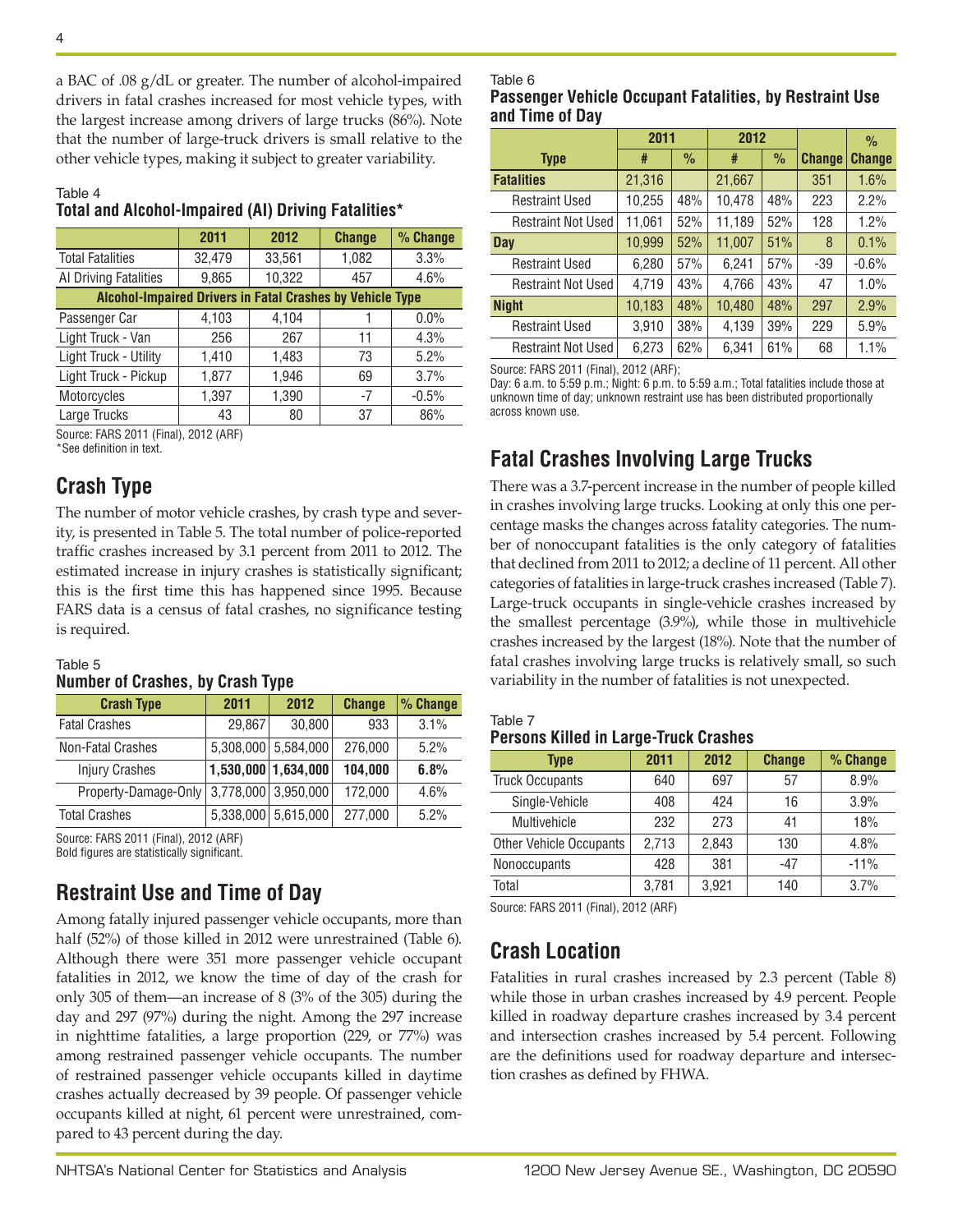**Roadway Departure Crash:** A non-intersection crash in which a vehicle crosses an edge line, a centerline, or leaves the traveled way. Includes intersections at interchange areas.

**Types of Crashes Fitting the Definition:** Non-intersection fatal crashes in which the first event for at least one of the involved vehicles: ran-off-road (right or left); crossed the centerline or median; went airborne; or hit a fixed object.

**Intersection:** Non-interchange; intersection or intersection-related.

#### Table 8

## **People Killed in Motor Vehicle Traffic Crashes, by Roadway Function Class, Roadway Departure and Relation to Junction**

|                               | 2011   | 2012   | <b>Change</b> | % Change |  |  |  |  |
|-------------------------------|--------|--------|---------------|----------|--|--|--|--|
| Total                         | 32,479 | 33,561 | 1,082         | 3.4%     |  |  |  |  |
| <b>Roadway Function Class</b> |        |        |               |          |  |  |  |  |
| Rural                         | 17,769 | 18,170 | 401           | 2.3%     |  |  |  |  |
| Urban                         | 14,575 | 15,296 | 721           | 4.9%     |  |  |  |  |
| <b>Roadway Departure*</b>     |        |        |               |          |  |  |  |  |
| Roadway Departure*            | 18,273 | 18,887 | 614           | 3.4%     |  |  |  |  |
| <b>Relation to Junction</b>   |        |        |               |          |  |  |  |  |
| Intersection*                 | 8,317  | 8,766  | 449           | 5.4%     |  |  |  |  |

Source: FARS 2011 (Final), 2012 (ARF)

Total fatalities include those with unknown Roadway Function Class. \*See definitions in text.

## **Other Facts**

- The increase in passenger vehicle occupant fatalities is the first since 2002. Even with this increase, passenger vehicle occupant fatalities are down 34 percent from where they were in 2002.
- There were 10 times as many unhelmeted motorcyclist fatalities in States without universal helmet laws (1,858 unhelmeted fatalities) as in States with universal helmet laws (178 unhelmeted fatalities) in 2012. These States were nearly equivalent with respect to total resident populations.
- While fatalities from alcohol-impaired driving have increased from 2011 to 2012, fatalities from crashes involving young drivers and alcohol have decreased, by 15 percent (16 to 20-year-old drivers with .01+ BAC).
- Males have consistently comprised about 70 percent of motor vehicle fatalities for decades.



U.S. Department of Transportation **National Highway Traffic Safety Administration** 

- Although most age groups had increased fatalities in 2012, the 10-to-15 year group saw a decrease of 3.9 percent, and the 16-to-20 year group decreased by 5.7 percent. There were half a percent fewer fatalities over age 74 in 2012. All other age groups increased.
- Sixty-one percent of large-truck occupants killed in 2012 died in single-vehicle crashes.

## **State-by-State Distribution of Fatalities and Alcohol-Impaired Driving Crash Fatalities**

Table 9 presents the total number of motor vehicle crash fatalities for 2011 and 2012, the change in the number of fatalities, and the percentage change for each State, the District of Columbia, and Puerto Rico. Thirteen States, Puerto Rico, and the District of Columbia had reductions in the number of fatalities. In 2012, the largest reduction was in Mississippi, with 48 fewer fatalities. There were 37 States with more motor vehicle fatalities in 2012 than 2011. Texas had the largest increase, with 344 additional fatalities, and Ohio had 106 more fatalities than in 2011.

Nationwide, about one-third (31%) of the total fatalities were in alcohol-impaired-driving crashes. Eighteen States and the District of Columbia saw declines in the number of alcoholimpaired-driving fatalities. New Jersey had the largest decrease, with 30 fewer lives lost in alcohol-impaired-driving crashes in 2012. Thirty-two States and Puerto Rico saw increases in alcohol-impaired driving fatalities, with the largest increase of 80 fatalities in Texas.

Additional State-level data is available at NCSA's State Traffic Safety Information Web site, which can be accessed at: [www-nrd.nhtsa.dot.gov/departments/nrd-30/ncsa/STSI/](http://www-nrd.nhtsa.dot.gov/departments/nrd-30/ncsa/STSI/USA%20WEB%20REPORT.HTM) [USA%20WEB%20REPORT.HTM.](http://www-nrd.nhtsa.dot.gov/departments/nrd-30/ncsa/STSI/USA%20WEB%20REPORT.HTM)

NHTSA's Fatality Analysis Reporting System is a census of all crashes of motor vehicles traveling on public roadways in which a person died within 30 days of the crash. Data for the NASS GES comes from a nationally representative sample of police-reported motor vehicle crashes of all types, from property-damage-only to fatal.

The information in this Research Note represents only major findings from the 2012 FARS and GES files. Additional information and details will be available at a later date.

This research note and other general information on highway traffic safety may be accessed at: [www-nrd.nhtsa.dot.gov/CATS/index.aspx](http://www-nrd.nhtsa.dot.gov/CATS/index.aspx)